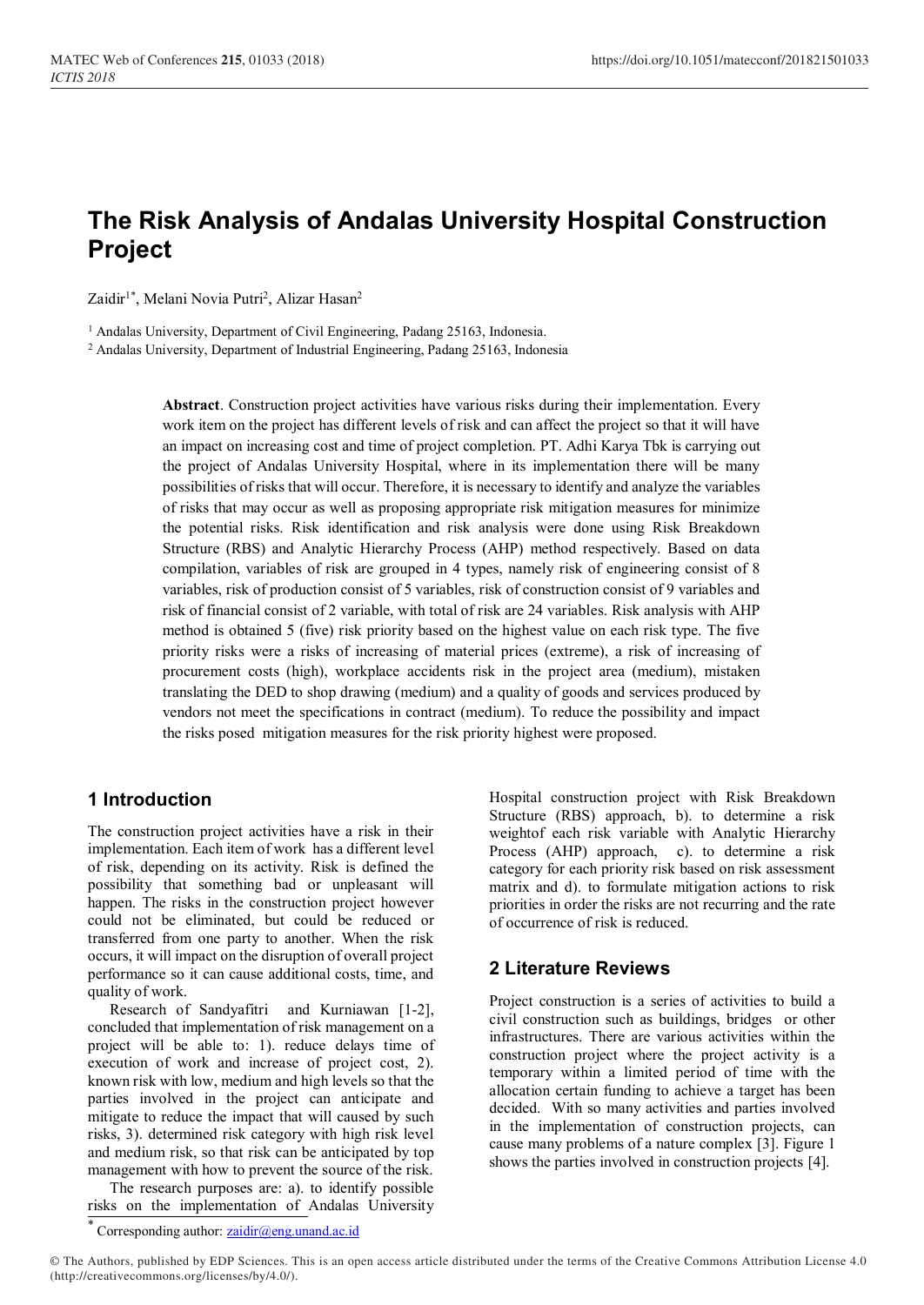

**Fig. 1.** Parties involved in construction projects

#### **2.1 Risks in Construction Projects**

Risks in a construction project are defined as an explanation of unfavorable consequences, both financially and physically as a result of decisions taken or due to environmental conditions at the site of an activity. The risks in a construction project area something that can't be eliminated, but can be minimized their impact.Risk can have an indirect impact on project implementation schedule. The risk categories in construction projects can be grouped in external risks and site conditions, economic and financial risks, technical and contractual risks and managerial risk [5], as shown in Table 1.

**Table 1.** The risk categories in construction projects

| Level 1<br>The<br>importance<br>of each risk<br>factor | Level $\overline{2}$<br>Major<br>risks        | Level 3<br><b>Risk factors</b>                                                                                                                                                        |
|--------------------------------------------------------|-----------------------------------------------|---------------------------------------------------------------------------------------------------------------------------------------------------------------------------------------|
| Relative<br>importance<br>of each<br>risk factor       | External<br>site<br>and<br>condition<br>risks | site ground<br>Unforeseen<br>condition<br>Weather condition<br>Difficult in<br>obtaining<br>permits and ordinances<br>Changes in government<br>actions                                |
|                                                        | Economic<br>and<br>financial<br>risks         | High inflation/increase<br>price<br>Delayed payments<br>on<br>contract<br>High interest rate<br>Poor cost control                                                                     |
|                                                        | Technical<br>and<br>contractual<br>risks      | Defective design<br>Design change by owner<br>Inadequately compensated<br>variation order<br>Delay in providing detail<br>drawing                                                     |
|                                                        | Managerial<br>risks                           | Defective construction<br>work<br>Low labor and equipment<br>productivity<br>project<br>Inadequate<br>program<br>Problems with availability<br>of labor, material<br>and<br>equipment |

#### **2.2 Risk Breakdown Structure Method**

The Risk Breakdown Structure (RBS) method is mainly used to do categories each risk. RBS is a grouping of risks in a composition hierarchical organizational risk that is logical, systematic, and structured according to the structure organization or project. The goal of RBS implementation is the clarity of risk stakeholders and increased understanding of organizational or project risks within the context of that framework logical and systematic [6].

### **2.3 Analytic Hierarchy Process (AHP)**

Analytic Hierarchy Process (AHP) is one of the deep methods to support decision making developed by Thomas L. Saaty [7]. This decision support model describes multifactor problem or complex multicriteria becomes a hierarchy. The hierarchy is defined as a representation of a complex problem in a multilevel structure. With a hierarchy, a complex problem can be brakedown into groups which is then organized into a hierarchical form so that the problem will appear more structured and systematic [5]. The steps of the AHP method are as follows:

- (1) Arrange a hierarchy of problems. Problems to be solved are described into its elements, such as criteria and alternatives which are then compiled into a hierarchical structure.
- (2) Assessment criteria and alternatives. The criteria and alternatives assessment is done by pairing comparisons with an assessment of the importance of two elements at a certain level in relation to the above level.
- (3) Combine the opinions of respondents. Combining the opinions of respondents is done for each matrix of comparison of each respondent so that obtained matrix of comparison of new pairs which is combined of answer all respondents.
- (4) Determination of priority matrix. The paired comparison assessment result that has been done then presented in the form of comparison matrix.
- (5) Consistency test. Consistency test is used to determine the level of consistency of the risk weighted value obtained. Results of evaluation are received if the consistency ratio (CR)  $\leq$  0.1.

## **3 Results and Discussions**

### **3.1 Risk Variable Identification**

The identification of risk variables is obtained from the discussion and deep interview with PT. Adhi Karya Tbk Project Production Manager (PPM). Identification of risk variables were also obtained from literature such as journals, prior research, text books and so on. Identification of risk variables is performed for possible risks occurred on the implementation of the construction project of Andalas University Hospital. With the development stages of Risk Breakdown Structure (RBS) through bottom up approach, the result of identifying the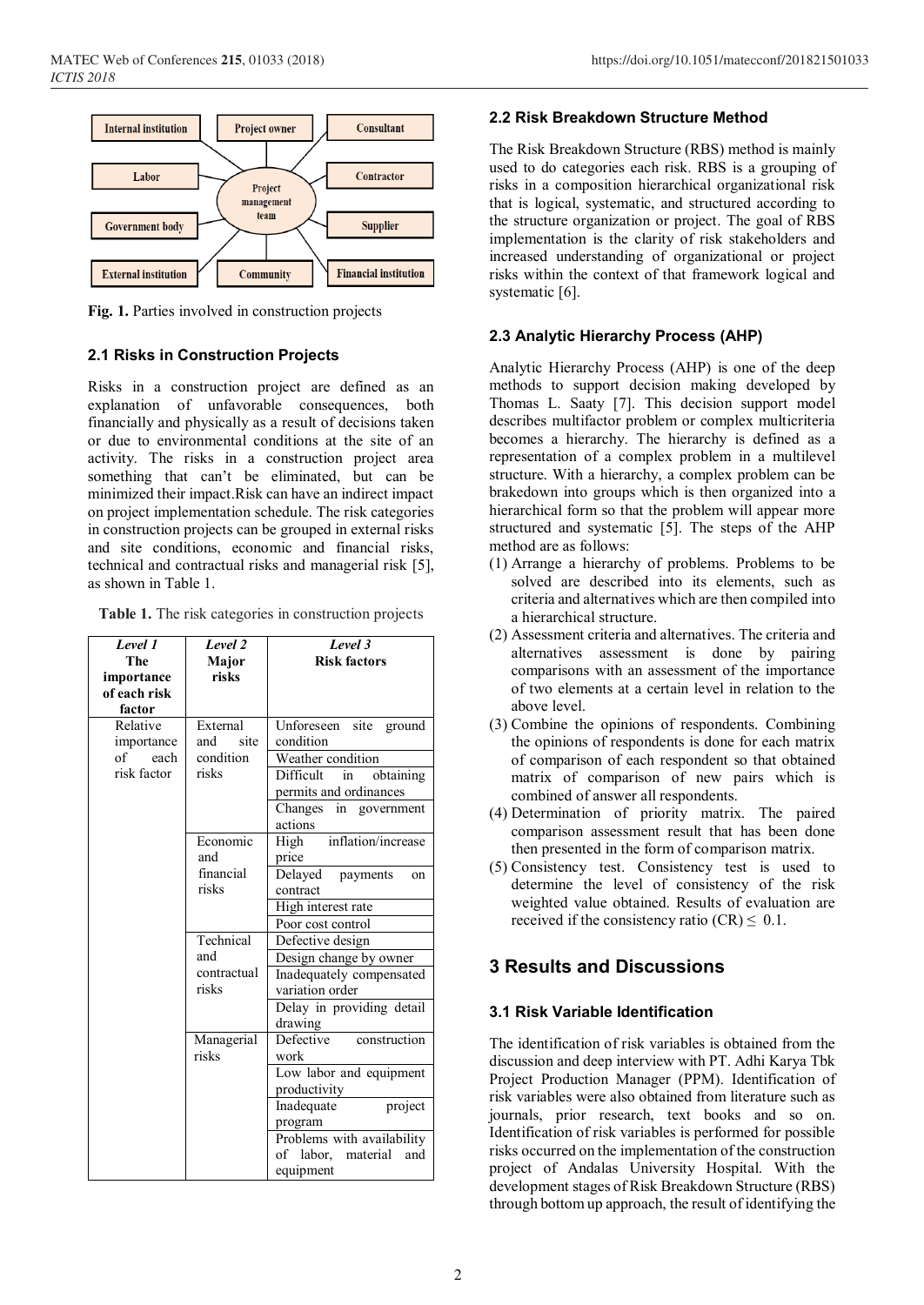risk variable in the project construction of Andalas University Hospital were shown in Table 2.

| <b>Risk</b> | <b>Risk</b>      | <b>Risk Variables</b>                       | Source                   |
|-------------|------------------|---------------------------------------------|--------------------------|
| type        | Code             |                                             |                          |
| Engi-       | R01              | Permits process take                        | PT.Adhi                  |
| neering     |                  | time                                        | Karya Tbk                |
|             | R <sub>02</sub>  | Access to location is                       | PT.Adhi                  |
|             |                  | not smooth                                  | Karya Tbk                |
|             | R <sub>03</sub>  | Project location is not                     | PT.Adhi                  |
|             |                  | yet free                                    | Karya Tbk                |
|             | R <sub>04</sub>  | Field<br>conditions<br>are                  | PT.Adhi                  |
|             |                  | not in accordance with<br>the DED data      | Karya Tbk                |
|             | R <sub>05</sub>  | Calculation<br>of                           | PT.Adhi                  |
|             |                  | production capacity                         | Karya Tbk                |
|             |                  | not in accordance with                      |                          |
|             |                  | the planned                                 |                          |
|             | R <sub>06</sub>  | Mistaken<br>translating                     | PT.Adhi                  |
|             |                  | DED to shop drawing                         | Karya Tbk                |
|             | R07              | Price<br>estimates                          | PT.Adhi                  |
|             |                  | (wages, material and                        | Karya Tbk                |
|             |                  | equipments) do not<br>match<br>the<br>field |                          |
|             |                  | conditions                                  |                          |
|             | <b>R08</b>       | Design changes by                           | Ratnaningsih             |
|             |                  | owner                                       | et.al. (2014)            |
| Product-    | R <sub>09</sub>  | Quality of goods and                        | PT.Adhi                  |
| ion         |                  | services produced by                        | Karya Tbk                |
|             |                  | vendors not meet the                        |                          |
|             |                  | specifications                              |                          |
|             | R10              | Materials used less                         | Ismael<br>and            |
|             |                  | than required                               | Junaidi                  |
|             |                  |                                             | (2014)                   |
|             | R11              | The accumulation of                         | Ismael<br>and            |
|             |                  | material                                    | Junaidi                  |
|             |                  |                                             | (2014)                   |
|             | R12              | Inaccurate time<br>of                       | Ismael<br>and            |
|             |                  | ordering of materials                       | Junaidi                  |
|             |                  |                                             | (2014)                   |
|             | R13              | Shortage<br>of<br>construction materials    | Ismael<br>and<br>Junaidi |
|             |                  |                                             | (2014)                   |
| Cons-       | R14              | Delay of construction                       | PT.Adhi                  |
| truction    |                  | activity                                    | Karya Tbk                |
|             | $R1\overline{5}$ | Mistaken in job                             | PT.Adhi                  |
|             |                  | execution                                   | Karya Tbk                |
|             | R16              | Accident in the project                     | PT.Adhi                  |
|             |                  | area                                        | Karya Tbk                |
|             | R17              | Mistaken<br>determines                      | PT.Adhi                  |
|             |                  | the job stages                              | Karya Tbk                |
|             | R18              | Mistaken<br>in                              | PT.Adhi                  |
|             |                  | construction method                         | Karya Tbk                |
|             | R <sub>19</sub>  | Mistaken in determine                       | PT.Adhi                  |
|             |                  | equipment<br>and<br>supporting materials    | Karya Tbk                |
|             | R20              | Weather disturbances                        | Ismael                   |
|             |                  | that<br>project<br>cause<br>delays          | (2013)                   |
|             | R21              | Shortage of labor                           | PT.Adhi                  |
|             |                  |                                             | Karya Tbk                |
|             | R <sub>22</sub>  | Project management is                       | Ismael<br>and            |
|             |                  | less competent                              | Junaidi                  |
|             |                  |                                             | (2014)                   |

#### **Table 2.** Identified Risk Variables on the Andalas University Hospital Project

| Finan- | R <sub>23</sub> | Additional           | PT.Adhi       |
|--------|-----------------|----------------------|---------------|
| cial   |                 | procurement costs    | Karya Tbk     |
|        | R <sub>24</sub> | Increase in building | Ismael<br>and |
|        |                 | materials prices     | Junaidi       |
|        |                 |                      | (2014)        |

From the Table 2, it have 24 (twenty four) risk variables identified on the implementation of the University Andalas hospital project. Each identified risk variables are grouped by type. There are 4 (four) types or risk, namely engineering, production, construction, and financial risks. Risk analysis is done by using Analytic Hierarchy Process approach (AHP). The AHP approach was used to perform inter-pair comparisons risk variables in each type of risk. Through paired comparison analysis, we found the most influential risk weight to the project. Assessment was conducted by 3 (three) experts by filling out the questionnaire.

#### **3.2 Risk Analysis**

Risk analysis is performed using AHP approach. AHP approach is used to perform pair-wise comparisons between risk variables in each type of risk. By paired comparison analysis it will get the most influential risk weight. After obtained pair-wise comparison matrix, then done normalization result of matrix of pair-wise comparison to get weight value at each variable of risk. Recapitulation of risk weight values for each risk variables are shown in Table 3, 4, 5 and Table 6.

Based on the normalization of comparison matrix on each risk variable, the highest weight was obtained for each risk variable. In the engineering risk variables, the risk that has a highest weight value is the risk of mistaken translating DED to shop drawing (R06) with a weight value of 0.26. In the production risk variables, a highest value of weight is a quality of goods and services produced by vendors not meet the specifications (R09) with weight value of 0.45. For construction risk variables, a highest value is an accident in the project area (R16) with weight value of 0.19, while for the financial risks a both risk of additional procurement costs (R23) and increase in building material prices (R24) have a same weight value of 0.50.

**Table 3.** Weight Assessment of Engineering Risk Variables

| No.            | <b>Risk</b>     | <b>Potential Risk Priority</b>   | Weight |
|----------------|-----------------|----------------------------------|--------|
|                | Code            |                                  | value  |
| 1              | <b>R01</b>      | Permits process take time        | 0.04   |
| $\overline{2}$ | R <sub>02</sub> | Access to location is not smooth | 0.06   |
| $\overline{3}$ | R <sub>03</sub> | Project location is not yet free | 0.18   |
| $\overline{4}$ | R <sub>04</sub> | Field conditions are not in      | 0.17   |
|                |                 | accordance with the DED data     |        |
| 5              | R <sub>05</sub> | Calculation of production        | 0.11   |
|                |                 | capacity not in accordance with  |        |
|                |                 | the planned                      |        |
| 6              | R <sub>06</sub> | Mistaken translating DED to      | 0.26   |
|                |                 | shop drawing                     |        |
|                | R <sub>07</sub> | Price estimates (wages, material | 0.14   |
|                |                 | and equipments) do not match     |        |
|                |                 | the field conditions             |        |
| 8              | <b>R08</b>      | Design changes by owner          | 0.04   |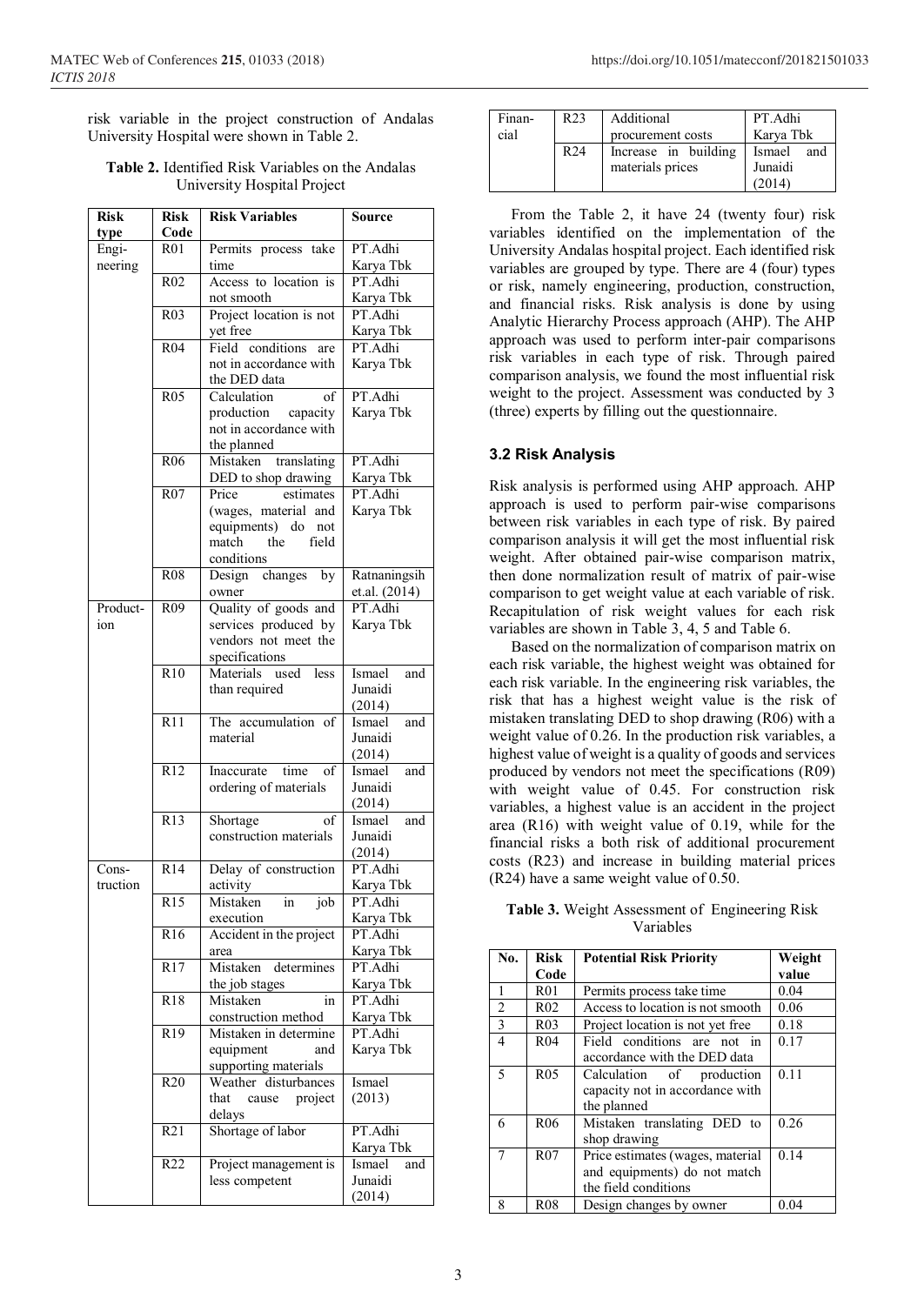**Table 4.** Weight Assessment of Production Risk Variables

| No.            | <b>Risk</b>     | <b>Potential Risk Priority</b> | Weight |
|----------------|-----------------|--------------------------------|--------|
|                | Code            |                                | value  |
| $\mathbf{1}$   | R <sub>09</sub> | Quality of goods and           | 0.45   |
|                |                 | services produced<br>by        |        |
|                |                 | the<br>vendors not meet        |        |
|                |                 | specifications                 |        |
| 2              | R10             | Materials used less than       | 0.18   |
|                |                 | required                       |        |
| $\overline{3}$ | R11             | The accumulation<br>$\circ$ f  | 0.08   |
|                |                 | material                       |        |
| $\overline{4}$ | R12             | Inaccurate time of ordering    | 0.14   |
|                |                 | of materials                   |        |
| -5             | R <sub>13</sub> | Shortage of construction       | 0.16   |
|                |                 | materials                      |        |

**Table 5.** Weight Assessment of Construction Risk Variables

| No.                      | <b>Risk</b>     | <b>Potential Risk Priority</b>                                             | Weight |
|--------------------------|-----------------|----------------------------------------------------------------------------|--------|
|                          | Code            |                                                                            | value  |
| 1                        | R14             | Delay of construction activity                                             | 0.04   |
| $\overline{2}$           | R15             | Mistaken in job execution                                                  | 0.13   |
| 3                        | R16             | Accident in the project area                                               | 0.19   |
| 4                        | R <sub>17</sub> | Mistaken determines the job<br>stages                                      | 0.13   |
| $\overline{\phantom{0}}$ | R <sub>18</sub> | $\frac{1}{2}$<br>Mistaken<br>construction<br>method                        | 0.14   |
| 6                        | R <sub>19</sub> | determine<br>Mistaken<br>in<br>equipment<br>and<br>supporting<br>materials | 0.11   |
| 7                        | R20             | Weather disturbances that cause<br>project delays                          | 0.07   |
| 8                        | R <sub>21</sub> | Shortage of labor                                                          | 0.05   |
| 9                        | R <sub>22</sub> | Project management is<br>less<br>competent                                 | 0.13   |

**Table 6.** Weight Assessment of Financial Risk Variables

| No. | Risk<br>Code    | <b>Potential Risk Priority</b>           | Weight<br>value |
|-----|-----------------|------------------------------------------|-----------------|
|     | R <sub>23</sub> | Additional procurement costs             | 0.50            |
|     | R24             | Increase in building materials<br>prices | 0.50            |

#### **3.3 Risk Assessment and Category**

Based on the value of the consistency ratio obtained in each risk variable, then a weight of each risk variable is acceptable because it has a ratio value consistency  $\leq 0.1$ . The final results of risk that has priority weight the highest in each type of risk can be seen in Table 7. Once obtained potential risk priority, then performed the risk assessment of the potential risk matrix that priority has been obtained.

The value of priority risk level is calculated by multiplying the value of the possibility of risk with the impacts. The average values and risk level of the expert judgments on the potential risk variables can be seen in Table 8. The highest risk level is the rise in the price of building materials (R24) with a risk level of 20.

Based on the risk level assessment of the potential risk priority, the risk can be categorized into the risk matrix shown in Table 9. After the risk assessment matrix is obtained, the risk is then grouped into risk category based on the value of the risk level obtained. Recapitulation of risk assessment matrix results can be seen in Table 10. Based on the risk assessment matrix obtained, there is an area level for the five identified risk priorities.

**Table 7**. Potential Risk Priority and Weight Value

| No.                      | <b>Risk Type</b> | <b>Risk</b><br>Code | Potential Risk<br><b>Priority</b>                                                               | Weight<br>value |
|--------------------------|------------------|---------------------|-------------------------------------------------------------------------------------------------|-----------------|
| 1                        | Engineering      | R <sub>06</sub>     | Mistaken<br>translating DED<br>to shop drawing                                                  | 0,26            |
| 2                        | Production       | R <sub>09</sub>     | Quality of goods<br>and services<br>produced<br>by<br>vendors not meet<br>the<br>specifications | 0,45            |
| 3                        | Construction     | R <sub>16</sub>     | Accident in the<br>project area                                                                 | 0,19            |
| 4                        | Financial        | R <sub>23</sub>     | Additional<br>procurement<br>costs                                                              | 0,50            |
| $\overline{\phantom{0}}$ | Financial        | R <sub>24</sub>     | in<br>Increase<br>building<br>materials prices                                                  | 0,50            |

**Table 8.** Potential Risk and Risk Levels

| No             | <b>Risk</b><br>Cod | <b>Potential</b><br><b>Risk</b>                                                                                         | Average<br>opinion | experts     | <b>Risk</b><br>level |
|----------------|--------------------|-------------------------------------------------------------------------------------------------------------------------|--------------------|-------------|----------------------|
|                | e                  | <b>Priority</b>                                                                                                         | Possibilit<br>У    | Impact<br>S | S                    |
| 1              | R <sub>06</sub>    | Mistaken<br>translating<br>DED to shop<br>drawing                                                                       | 4,00               | 2,00        | 8,00                 |
| $\overline{2}$ | R <sub>09</sub>    | <sub>of</sub><br>Quality<br>goods<br>and<br>services<br>produced by<br>vendors not<br>the<br>meet<br>specificatio<br>ns | 3,00               | 2,00        | 6,00                 |
| 3              | R <sub>16</sub>    | Accident<br>in<br>the project<br>area                                                                                   | 3,00               | 3,00        | 9,00                 |
| 4              | R <sub>23</sub>    | Additional<br>procurement<br>costs                                                                                      | 4,00               | 3,00        | 12,0<br>0            |
| 5              | R <sub>24</sub>    | in<br>Increase<br>building<br>materials<br>prices                                                                       | 5,00               | 4,00        | 20,0<br>$\Omega$     |

There is one risk variable in the extreme and high category which are the increase of building material price (R24) and the additional procurement costs (R23), and three risk variables that are in the medium category namely the mistaken translating DED to shop drawing (R06), the quality of goods and services produced by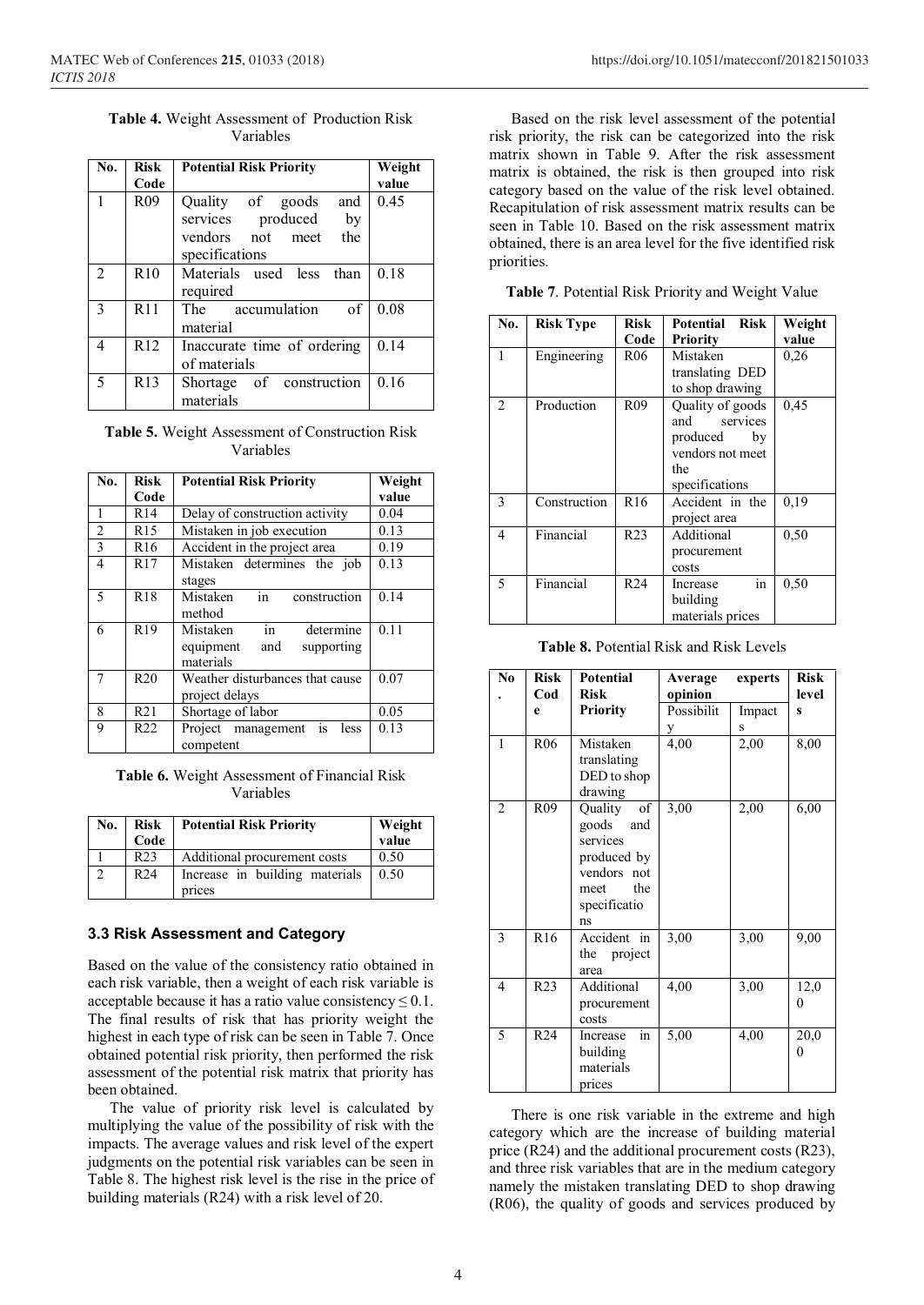vendors not meet the specifications (R09), and an accident in the project area (R16).

| Possibility | Impacts |            |            |            |  |
|-------------|---------|------------|------------|------------|--|
|             |         |            |            |            |  |
|             |         |            |            | <b>R24</b> |  |
|             |         | <b>R06</b> | <b>R23</b> |            |  |
|             |         | R09        | <b>R16</b> |            |  |
|             |         |            |            |            |  |
|             |         |            |            |            |  |

**Table 9**. Risk Assessment Matrix

|  |  | Table 10. Risk Assessment Matrix Recapitulation |  |  |  |
|--|--|-------------------------------------------------|--|--|--|
|--|--|-------------------------------------------------|--|--|--|

| Color code           | Risk category  | Risk code                          |
|----------------------|----------------|------------------------------------|
| TR > 20              | <b>Extreme</b> | R <sub>24</sub>                    |
| $10 \leq TR \leq 20$ | High           | R <sub>23</sub>                    |
| 5 < TR < 10          | Medium         | R <sub>06</sub><br>R <sub>09</sub> |
|                      |                | R16                                |
| $0 \leq TR < 5$      | $\Omega$       |                                    |

| Table 11. Causes and Impacts of Risk Priorities |  |  |  |  |  |
|-------------------------------------------------|--|--|--|--|--|
|-------------------------------------------------|--|--|--|--|--|

| <b>Risk</b>     | <b>Potential</b>                                                                                            | <b>Causes</b>                                                                                                                                                      | <b>Impacts</b>                                                                                       |
|-----------------|-------------------------------------------------------------------------------------------------------------|--------------------------------------------------------------------------------------------------------------------------------------------------------------------|------------------------------------------------------------------------------------------------------|
| Code            | risk priority                                                                                               |                                                                                                                                                                    |                                                                                                      |
| R <sub>06</sub> | Mistaken<br>translating<br>DED to shop<br>drawing                                                           | Drawing engineer<br>is less skilled.                                                                                                                               | Reworks                                                                                              |
| R <sub>09</sub> | of<br>Quality<br>goods<br>and<br>services<br>produced by<br>vendors<br>not<br>the<br>meet<br>specifications | - Vendors pay no<br>attention<br>tο<br>material<br>specifications.<br>Vendor<br>cheating                                                                           | Job delays                                                                                           |
| R <sub>16</sub> | Accident in<br>project<br>the<br>area                                                                       | - Workers are not<br>careful<br>- Workers do not<br>care about safety.<br>Contractors do<br>not care about the<br>Personal<br>Protective<br>Equipment<br>(PPE/APD) | Decrease<br>of<br>company<br>performance<br>-The<br>insurance<br>costs to an<br>accident<br>workers. |
| R <sub>23</sub> | Additional<br>procurement<br>costs                                                                          | in<br>Less careful<br>market<br>surveys<br>during<br>the<br>procurement<br>process.                                                                                | of<br>Increase<br>project costs                                                                      |
| R <sub>24</sub> | in<br>Increase<br>building<br>materials<br>prices                                                           | - Inflation<br>of<br>Lack<br>materials stock                                                                                                                       | of<br>Increase<br>project costs                                                                      |

#### **3.3. Evaluation and Treatment of Risks**

Risk evaluation is the process of determining the risk treatment according to the level risks that have been obtained. This risk evaluation can be used in help decision making based on risk analysis. Risk evaluation is used for strengthens the results of expert judgment on identified risks.Based on risk analysis conducted, there

MATEC Web of Conferences **215**, 01033 (2018) https://doi.org/10.1051/matecconf/201821501033

are 5 (five) potential risk priorities. From these five priority risks have causes and impacts. The causes and impacts of these five risk priorities can be seen in Table 11. Based on the known causes and impacts of the risk, mitigation measures can be taken on each of these risk priorities. Risk treatment is conducted to reduce the possibility of risk occurrence and risk impact. Each risk variable has different risk treatment depending on the level of risk. Figure 2 illustrates the risk treatment map of each risk priority.

|  | Table 12. Mitigation Measures at Potential Risk |          |  |  |
|--|-------------------------------------------------|----------|--|--|
|  |                                                 | Priority |  |  |

| <b>Risk</b>     | <b>Risk</b>                                                                                                 | Risk     | <b>Mitigation</b>                                                                                                                                                                                                                         |
|-----------------|-------------------------------------------------------------------------------------------------------------|----------|-------------------------------------------------------------------------------------------------------------------------------------------------------------------------------------------------------------------------------------------|
| Code            | Variable                                                                                                    | Category |                                                                                                                                                                                                                                           |
| R <sub>06</sub> | Mistaken<br>translating<br>DED to shop<br>drawing                                                           | Medium   | - Make corrections<br>to drawings design<br>Beforetranslating<br>them to shop<br>drawings.<br>Selecting<br>an<br>drawing<br>expert<br>engineer                                                                                            |
| R <sub>09</sub> | Quality<br>of<br>goods<br>and<br>services<br>produced by<br>vendors<br>not<br>meet<br>the<br>specifications | Medium   | Goods<br>and<br>services<br>are<br>returned to the<br>vendor.<br>Selecting<br>a<br>competent<br>and<br>qualified<br>vendor.                                                                                                               |
| R <sub>16</sub> | Accident<br>in<br>the<br>project<br>area                                                                    | Medium   | - Detect as early as<br>possible potential<br>risks<br>in the project.<br>- Use a personal<br>protective<br>equipment<br>(APD/PPE).<br>Conducting<br>socialization<br>and<br>safety<br>instruction before<br>thework begins to<br>workers |
| R <sub>23</sub> | Additional<br>procurement<br>costs                                                                          | High     | Performing<br>efficiency<br>- Transferring risk<br>to the insurance<br>company                                                                                                                                                            |
| R <sub>24</sub> | Increase<br>in<br>building<br>materials<br>prices                                                           | Extreme  | - Price adjustments<br>based<br>the<br><sub>on</sub><br>articles<br>contained<br>in<br>thecontract<br>and<br>price<br>negotiations<br>with<br>owner.<br>-Purchasing<br>οf<br>material<br>the<br>at<br>beginning<br>via bank payment       |

Table 12 shows mitigation measures which could be done for risk priority which have been found and figure 2 shows the risk is spread in two risk treatment areas,